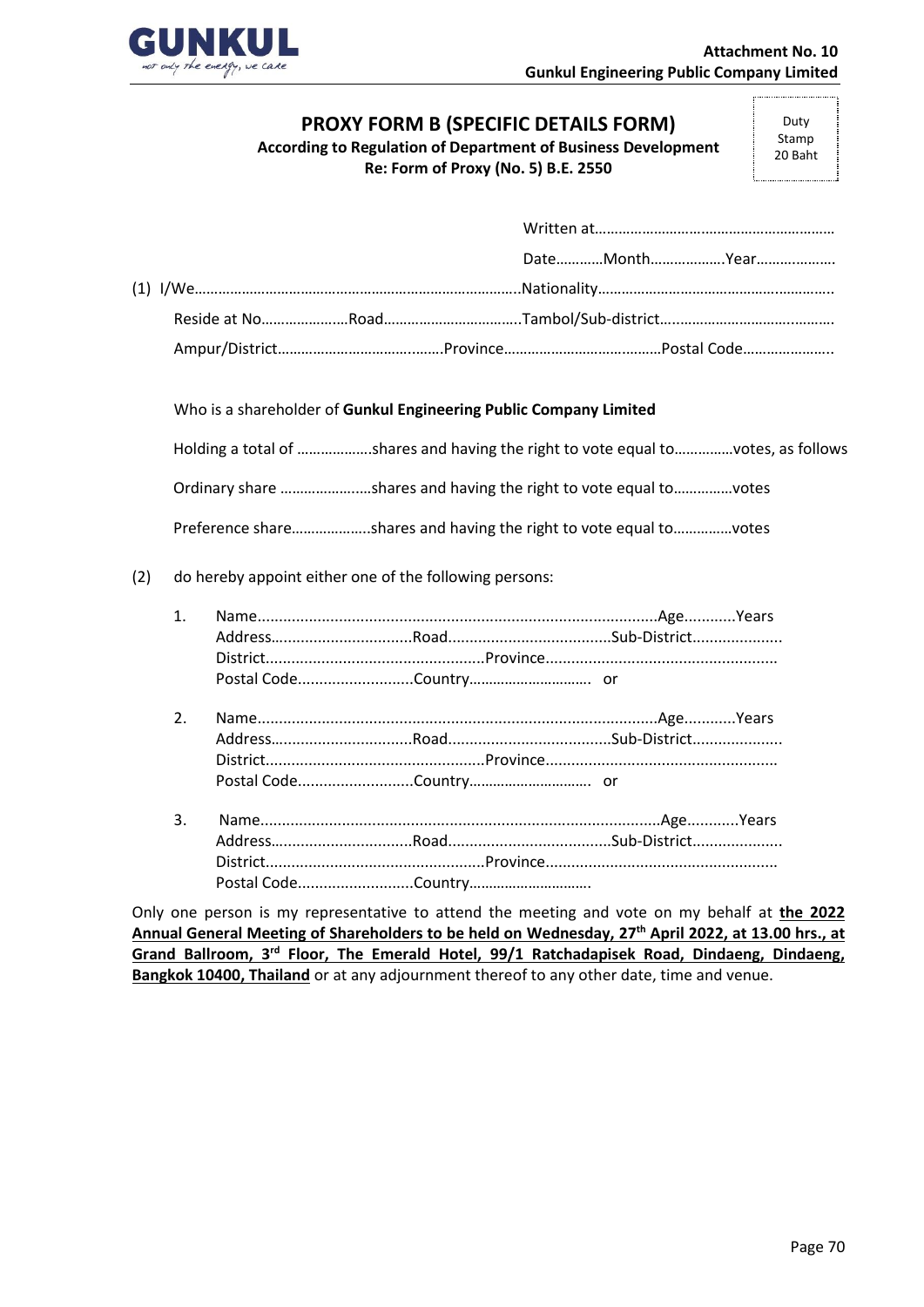

- (3) I hereby authorize the proxy to vote on my behalf in this meeting as follows:
- **Agenda 1 To consider and approve the Minutes of the 2021 Annual General Meeting of Shareholders**
	- $\Box$  (a) The Proxy is entitled to cast the votes on my/our behalf at its own discretion.
	- $\Box$  (b) The Proxy must cast the votes in accordance with my/our following instruction:
		- $\square$  Approve  $\square$  Disapprove  $\square$  Abstain
- **Agenda 2 To consider and acknowledge 2021 Annual Performance Report**
- **Agenda 3 To consider and approve the Financial Statements year ended 31st December 2021**
	- $\Box$  (a) The Proxy is entitled to cast the votes on my/our behalf at its own discretion.
	- $\Box$  (b) The Proxy must cast the votes in accordance with my/our following instruction:
		- $\Box$  Approve  $\Box$  Disapprove  $\Box$  Abstain
- **Agenda 4 To consider and approve the determination of criteria for the dividend payment from the operating results for the year ended 31st December 2021 and the Company's retained earnings**
	- $\Box$  (a) The Proxy is entitled to cast the votes on my/our behalf at its own discretion.
	- $\Box$  (b) The Proxy must cast the votes in accordance with my/our following instruction:  $\square$  Approve  $\square$  Disapprove  $\square$  Abstain
- **Agenda 5 To consider and approve of the allocation of comprehensive profits from the operating results for the year ended 31st December 2021 and the Company's retained earnings**
	- $\Box$  (a) The Proxy is entitled to cast the votes on my/our behalf at its own discretion.
	- $\Box$  (b) The Proxy must cast the votes in accordance with my/our following instruction:
		- $\square$  Approve  $\square$  Disapprove  $\square$  Abstain
- **Agenda 6 To consider and approve the Election of the Board of Directors in place of the Board of Directors who have completed their terms**
	- $\Box$  (a) The Proxy is entitled to cast the votes on my/our behalf at its own discretion.
	- $\Box$  (b) The Proxy must cast the votes in accordance with my/our following instruction:
		- $\square$  To appoint each nominated director individually
		- 1) Nominated Director No. 1 Dr. Gunkul Dhumrongpiyawut (Non-Executive Director)  $\square$  Approve  $\square$  Disapprove  $\square$  Abstain 2) Nominated Director No. 2 Gen. Tarnchaiyan Srisuwan (Independent Director)  $\square$  Approve  $\square$  Disapprove  $\square$  Abstain 3) Nominated Director No. 3 Mr. Kris Chantanotoke (Independent Director)  $\square$  Approve  $\square$  Disapprove  $\square$  Abstain 4) Nominated Director No. 4 Miss Naruechon Dhumrongpiyawut (Executive Director)  $\square$  Approve  $\square$  Disapprove  $\square$  Abstain

## **Agenda 7 To consider and approve the determination of remuneration for the Board of Directors and subcommittees for the year 2022**

- $\Box$  (a) The Proxy is entitled to cast the votes on my/our behalf at its own discretion.
- $\Box$  (b) The Proxy must cast the votes in accordance with my/our following instruction:
	- $\Box$  Approve  $\Box$  Disapprove  $\Box$  Abstain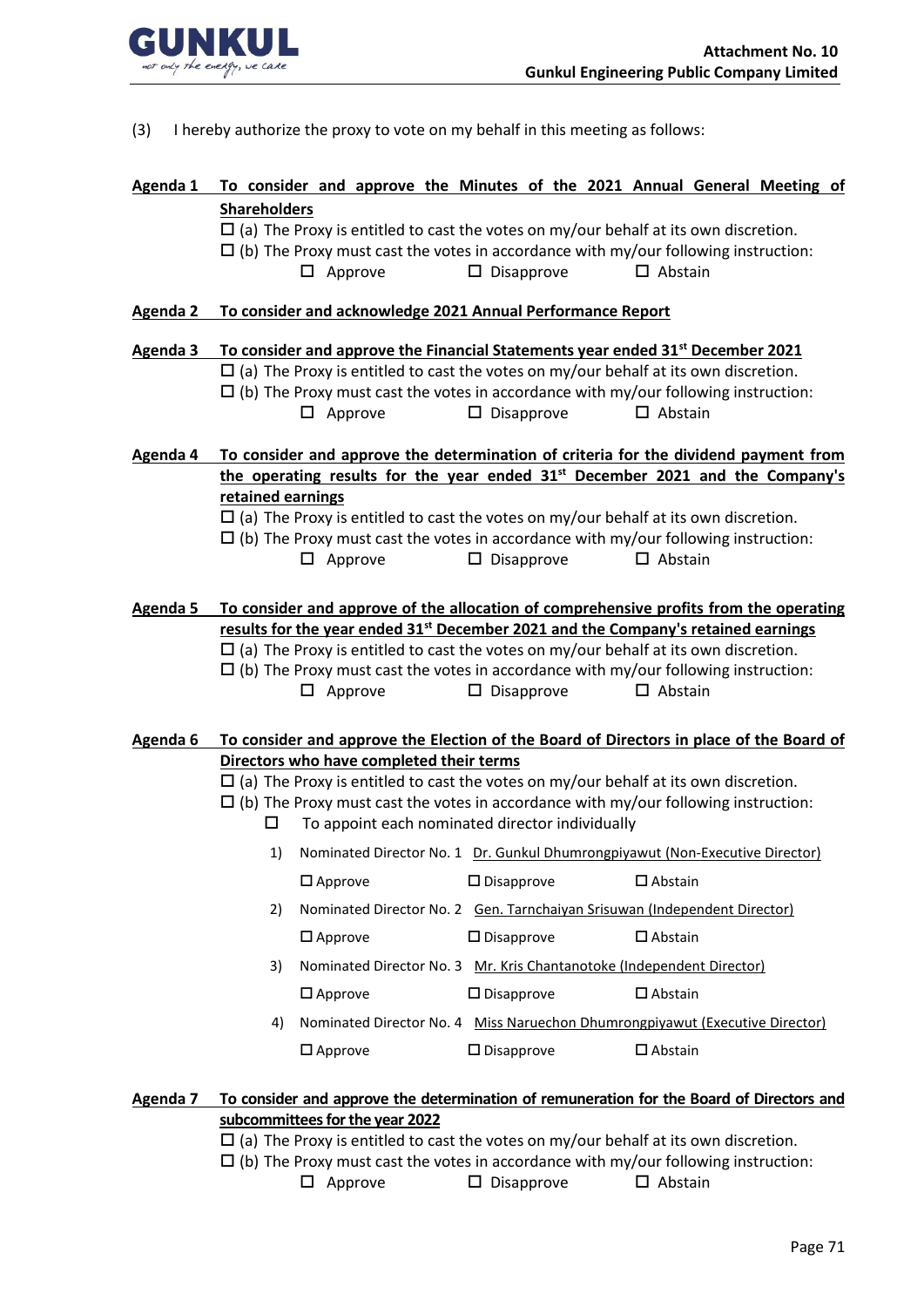

#### **Agenda 8 To consider and approve 2022 Appointment of Auditor and Determination of Audit Fees**

 $\Box$  (a) The Proxy is entitled to cast the votes on my/our behalf at its own discretion.

 $\Box$  (b) The Proxy must cast the votes in accordance with my/our following instruction:

 $\square$  Approve  $\square$  Disapprove  $\square$  Abstain

### **Agenda 9 Any other businesses (if any)**

 $\Box$  (a) The Proxy is entitled to cast the votes on my/our behalf at its own discretion.

- $\Box$  (b) The Proxy must cast the votes in accordance with my/our following instruction:
	- $\Box$  Approve  $\Box$  Disapprove  $\Box$  Abstain
- (4) Voting of the proxy in any agenda which is not in accordance with the provisions of this proxy, shall be deemed invalid and is not my vote as a shareholder.
- (5) In the event that I have not specified my intention to vote in any agenda or not clearly stated, or in the event that the meeting considers or resolves on any matter other than those stated above, including in the event of any amendment or addition of any facts. The proxy holder has the right to consider and vote on my behalf in all respects as he or she deems appropriate.

All acts undertaken by the proxy holder at the meeting, except in the case where the proxy holder does not vote as I have specified in the proxy form, it shall be deemed that I have done this by myself in all respects.

#### **Remarks:**

- 1. The Shareholder appointing the Proxy must authorize only one proxy to attend and vote at the meeting and shall not allocate the number of shares to several proxies to vote separately.
- 2. In the agenda relating the election of Directors, it is applicable to elect either nominated directors as a whole or elect each nominated director individually.
- 3. In case there are agenda other than the agenda specified above, the additional statement can be specified by the Shareholder in the Supplemental Proxy Form B as enclosed.